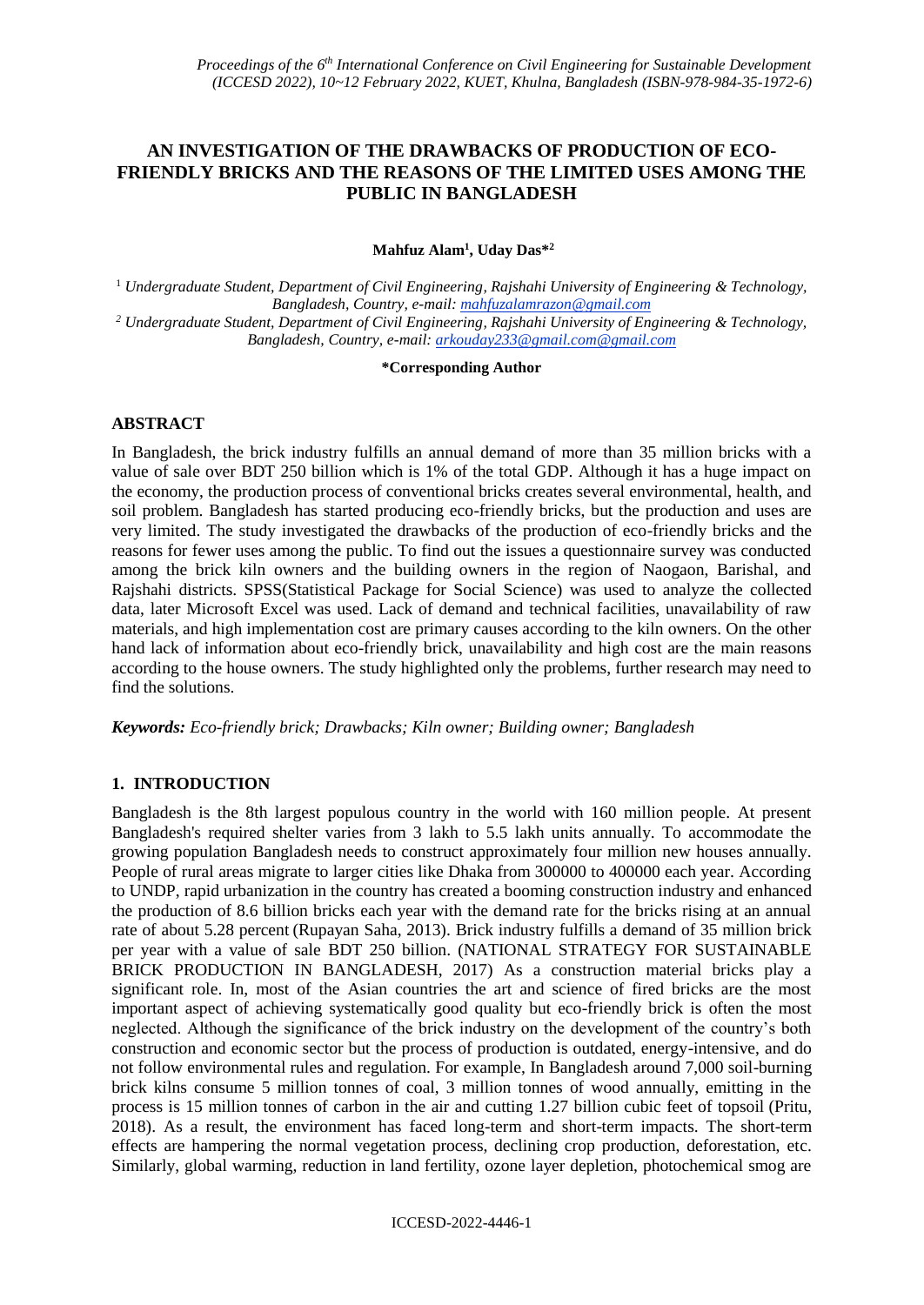the long-term effects. According to research, topsoil is removed for the production of bricks, it takes 25 to 30 years to regain fertility for those lands (Jerin, 2016). Besides, people are suffering severe health issues such as respiratory disorders like lung cancer, asthma, chronic bronchitis, and emphysema because of polluted air and water. The above problems can be solved by alternate ways to produce eco-friendly brick. Eco-friendly brick have numerous health and environmental benefits. Eco-friendly bricks are often produced from waste materials, as a result it is helpful to the environment. Hollow blocks, one kind of eco-friendly brick, are produced from concrete. It don't need to burn and hence it is not harmful to environment and soil. Eco-friendly brick reduces air, environment and soil polution. Numerous research has been conducted on the production of ecofriendly brick. A table of eco-friendly is given below to show the availability of raw materials and suitability in Bangladesh:

| N <sub>o</sub> | <b>Waste Raw</b><br>Materials<br>Used | <b>Raw Materials</b>             | <b>Test Conducted</b>        | Experiment<br>Scale | Raw<br>Material<br>Availability<br>in<br>Bangladesh | Suitability<br>in<br>Bangladesh |
|----------------|---------------------------------------|----------------------------------|------------------------------|---------------------|-----------------------------------------------------|---------------------------------|
| 01             | River, Lake                           | Polluted                         | Compressive                  | Large scale         | Available                                           | Suitable                        |
|                | & Dam                                 | (Industrial waste:               | strength; Freeze             |                     |                                                     |                                 |
|                | Sediment                              | Heavy metals)                    | and Thaw                     |                     |                                                     |                                 |
|                |                                       | river sediment                   | Resistance:                  |                     |                                                     |                                 |
|                |                                       |                                  | <b>Water Absorption</b>      |                     |                                                     |                                 |
|                |                                       | Sediment of                      | According to the             | Laboratory          | Available                                           | Suitable                        |
|                |                                       | Savannah Harbor                  | <b>ASTM</b> criteria         | Scale               |                                                     |                                 |
|                |                                       | Reservoir                        |                              | Laboratory          | Available                                           | Suitable                        |
| 02             | Waste                                 | Sediment                         |                              | Scale               | Available                                           | Suitable                        |
|                | Municipal                             | Municipal Solid<br>Waste         |                              | Laboratory<br>Scale |                                                     |                                 |
|                |                                       | Incineration                     |                              |                     |                                                     |                                 |
|                |                                       | Sewage Sludge                    |                              | Laboratory          | Available                                           | Suitable                        |
|                |                                       |                                  |                              | Scale               |                                                     |                                 |
| 03             | Waste Tea                             | Processed Waste                  | Compressive                  | Laboratory          | Available                                           | Not Suitable                    |
|                |                                       | tea; Raw brick                   | Strength; Water              | Scale               |                                                     |                                 |
|                |                                       | Clay                             | Absorption;                  |                     |                                                     |                                 |
|                |                                       |                                  | Density                      |                     |                                                     |                                 |
| 04             | Fly Ash                               | Fly ash itself                   | Compressive                  | Laboratory          | Available                                           | Suitable                        |
|                |                                       |                                  | Strength; Water              | Scale               |                                                     |                                 |
|                |                                       |                                  | Absorption;                  |                     |                                                     |                                 |
|                |                                       |                                  | Permeability;                |                     |                                                     |                                 |
|                |                                       |                                  | Freeze and Thaw;             |                     |                                                     |                                 |
| 05             | Plastic                               | Composed of                      | Leaching<br>Compressive      |                     | Available                                           | Suitable                        |
|                |                                       | Cement; Sand                     | Strength; Water              | Large<br>Scale      |                                                     |                                 |
|                |                                       | and Re-pulped                    | Absorption;                  |                     |                                                     |                                 |
|                |                                       | <b>Waste Paper</b>               | Thermal                      |                     |                                                     |                                 |
|                |                                       |                                  | Conductivity                 |                     |                                                     |                                 |
|                |                                       |                                  |                              |                     |                                                     |                                 |
|                |                                       |                                  |                              |                     | Available                                           | Suitable                        |
|                |                                       | Waste of Paper<br>Mills; OPC (0- | According to<br>ASTM C67-03a | Laboratory<br>Scale |                                                     |                                 |
|                |                                       | 20% wt)                          | <b>Standards</b>             |                     |                                                     |                                 |
| 06             | Paper &                               | Recycled Paper;                  | Compressive                  | Laboratory          | Available                                           | Suitable                        |
|                | Paper                                 | Clay                             | Strength; Field              | Scale               |                                                     |                                 |

### Table 1: Availability of Raw Materials & Suitability in Bangladesh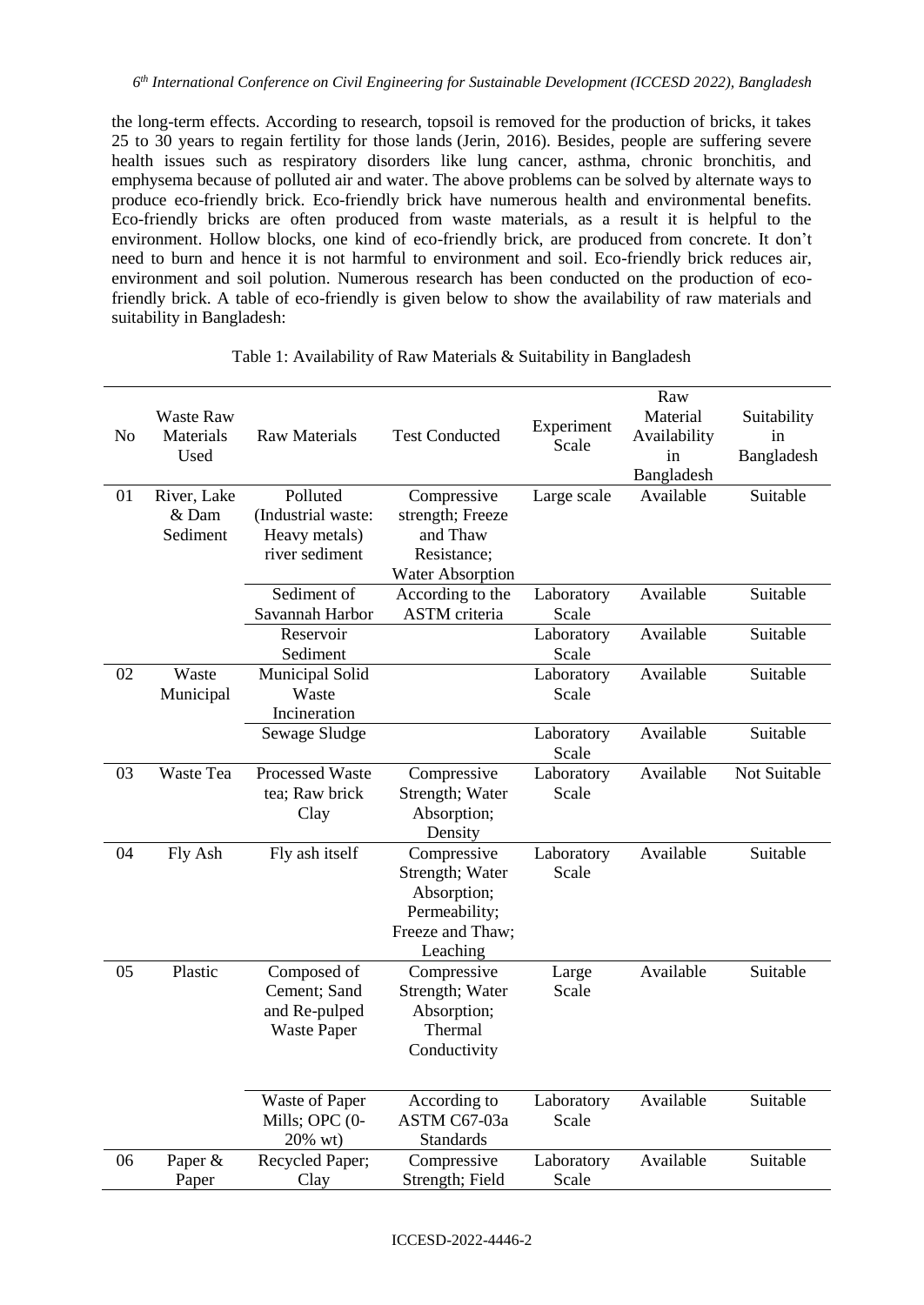| N <sub>0</sub> | <b>Waste Raw</b><br>Materials<br>Used                                                         | Raw Materials                     | <b>Test Conducted</b>                                         | Experiment<br>Scale | Raw<br>Material<br>Availability<br>in<br>Bangladesh | Suitability<br>1n<br>Bangladesh |
|----------------|-----------------------------------------------------------------------------------------------|-----------------------------------|---------------------------------------------------------------|---------------------|-----------------------------------------------------|---------------------------------|
|                | Waste                                                                                         |                                   | Density; Thermal                                              |                     |                                                     |                                 |
|                |                                                                                               |                                   | Conductivity                                                  |                     |                                                     |                                 |
| 07             | Granulated<br><b>Blast</b><br>furnace<br>slag<br>$(GBFS)$ (5-<br>35%)<br>(7 <sub>h</sub> )(2) | <b>GBFS</b> with<br>hydrated lime | Compressive<br>Strength; Bulk<br>Density; Water<br>Absorption | Laboratory<br>Scale | <b>Not</b><br>Available                             | Not Suitable                    |

(Zhang, 2013)

The eco-friendly brick produced from waste materials reduces environmental pollution, cut construction cost, lessen health problems, and makes building more earthquake resisted. The new bricks are also making it easier and cheaper to transport and lighter than the traditional one. For example, the blocks made of concrete are made from soil dredged collected from the bottom of the rivers, sand, cement, and iron netting (Star, 2019). The cost of a traditional brick is TK 8-8.5/per brick whereas eco-friendly bricks such as concrete blocks which cost TK 1/per brick (Star, 2019). Similarly, the sound and heat protection capacity of the above mentioned eco-friendly brick are higher than the traditional bricks and the humidity and salinity resistant nature of the concrete block ensures longevity (Mahmud, 2019). Despite the huge benefit of eco-friendly brick, the production of eco-friendly bricks by kiln owners and uses among the public is still very limited. There has been no recorded attempt to change the traditional production process to the modern eco-friendly brick-making process by the kiln owner. This paper intends to present the fact that drawbacks of the production of eco-friendly bricks and the reasons for fewer uses among people.

# **2. METHODOLOGY**

This study was conducted at four upazila among three districts Naogaon, Barishal and Rajshahi which are located at 24.7936° N 88.9318° E, 22.7010° N 90.3535° E and 24.7106° N 88.9414° E with the area of 3436 km<sup>2</sup>, 2785 km<sup>2</sup> and 2407 km<sup>2</sup> respectively. Primary data were collected by a questionnaire survey among two groups of individuals, the kiln owners (Group-1) and the building owners (Group-2). By this investigation try to measure the percentage which major factors mostly resisted them from production of eco-friendly bricks of the kiln owners and the reasons of less uses of building owners. The factors are lack of demand and technical facilities, unavailability of raw materials, and high implementation cost according to kiln owners. On contrast lack of information about the eco-friendly brick, unavailability and high cost are the main reasons to the house owners. In the questionnaire survey a total of 36 kiln owners and 120 of the building owners were randomly selected form the study area.

# **3. RESULT AND DISCUSSION**

# **3.1 Group 1**

Responds were recorded from kiln owners who were directly connected with manufacturing of bricks. From them we had tried to find out the answer of three questions. The first one was to find out why the kiln owners use wood instead of more environment friendly fuel like gas, biomass etc. Using Liquefied petroleum gas(LPG) for initial firing is most cost effective, environment friendly and it helps to achieve good combustion. Along with other savings LPG use also significantly decreases fuel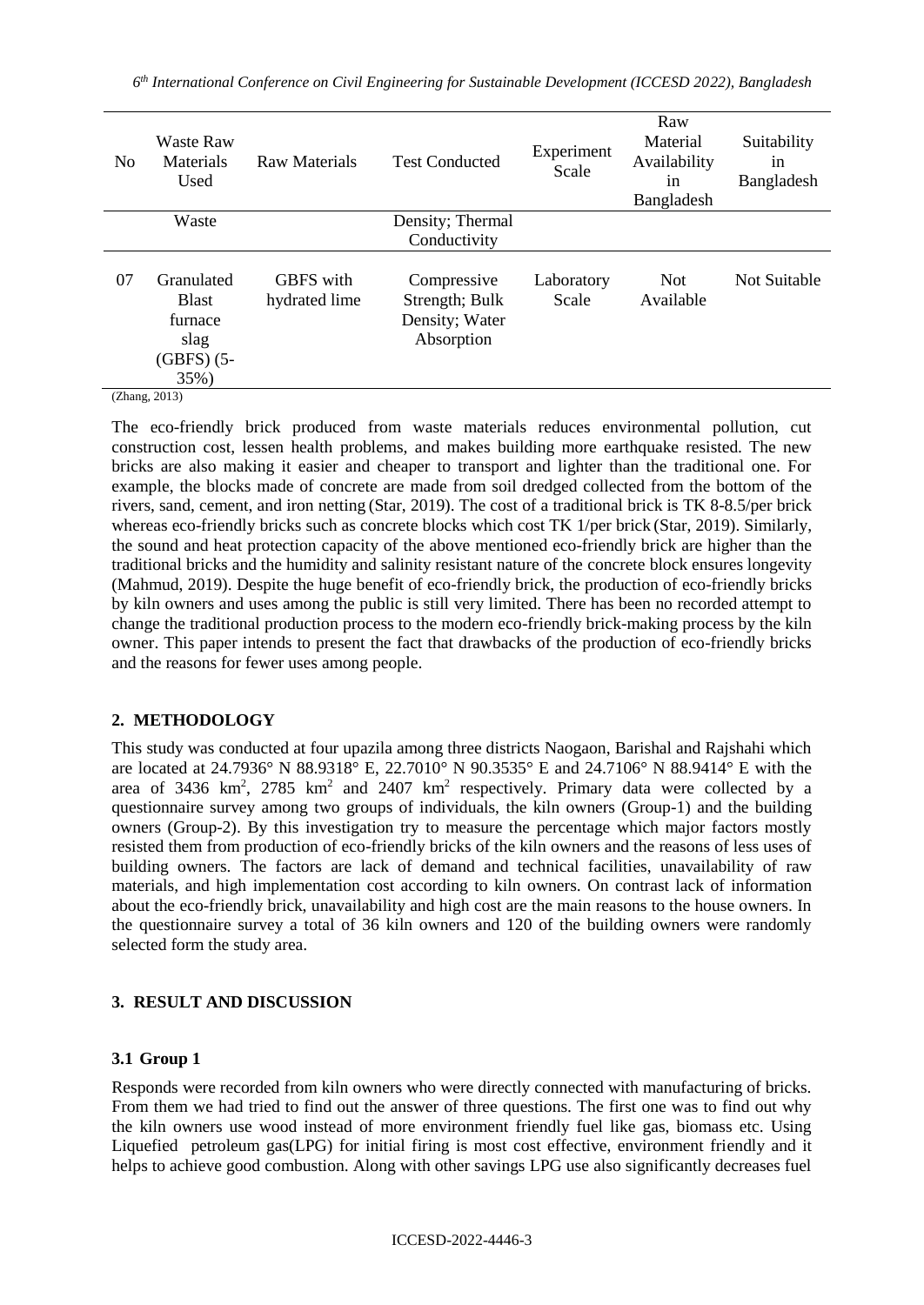consumption, reducing energy cost. High production cost, unavailability of environmental friendly fuel are the main reasons which are mentioned by them. Besides, lack of govt. monitoring and others reasons like lack of knowledge on both fuel and environment of kiln owners have also been found out. The problem of high production cost have been mentioned by 56% of the kiln owners. Unavailability of Environmental Friendly Fuel, Lack of Govt. Monitoring were 31% and 8% respectively. About 8% of the kiln owners have mentioned some other reasons.

| Table 2: Reasons of using wood insted of environment friendly fuel |
|--------------------------------------------------------------------|
|--------------------------------------------------------------------|

| Reasons                                  | Number | Percentage |
|------------------------------------------|--------|------------|
| <b>High Production Cost</b>              | 20     | 56%        |
| Unavailability of Environmental Friendly | 11     | 31%        |
| Fuel                                     |        |            |
| Lack of Govt. Monitoring                 | 3      | 8%         |
| <b>Others</b>                            | ∍      | 6%         |



Figure 1: Reasons of using wood and coal

The second one was to find out why the brick kiln owners not showing interest in manufacturing of eco-friendly brick. And the last one was to find out the remedy of the problems asked in the second question. According to the kiln owners less public demand, scarcity of modern technology, fear of huge initial investment and insufficient raw materials are the main reasons of not showing interest in manufacturing of eco friendly bricks. Increasing public awareness, providing technological support, providing soft loan and enhancing raw material supply can be solution of those problems. The kiln ownwers have mentioned more than one problem themselves. Among the participants of the survey 25 kiln owners had mentioned about the less public demand. Scarcity of modern technology, fear of huge initial investment, insufficient raw materials had mentioned by 13, 6 and 17 kiln owners. 19 kiln owners had told about increasing public awareness. 18,8 and 6 kiln owners have told about technological support, soft loan and enhance raw material supply respectively.

| Table 3: Problems of kiln owners and remedy |  |
|---------------------------------------------|--|
|---------------------------------------------|--|

| Reasons/Steps                             | Problems of | Remedy             |
|-------------------------------------------|-------------|--------------------|
|                                           | Owner       | <b>Owners Want</b> |
| Less Public Demand/Public awareness       | 25          | 12                 |
| Scarcity of Modern Technology/            | 13          | 24                 |
| <b>Technological Support</b>              |             |                    |
| Fear of Initial Huge Investment/Soft Loan | h           |                    |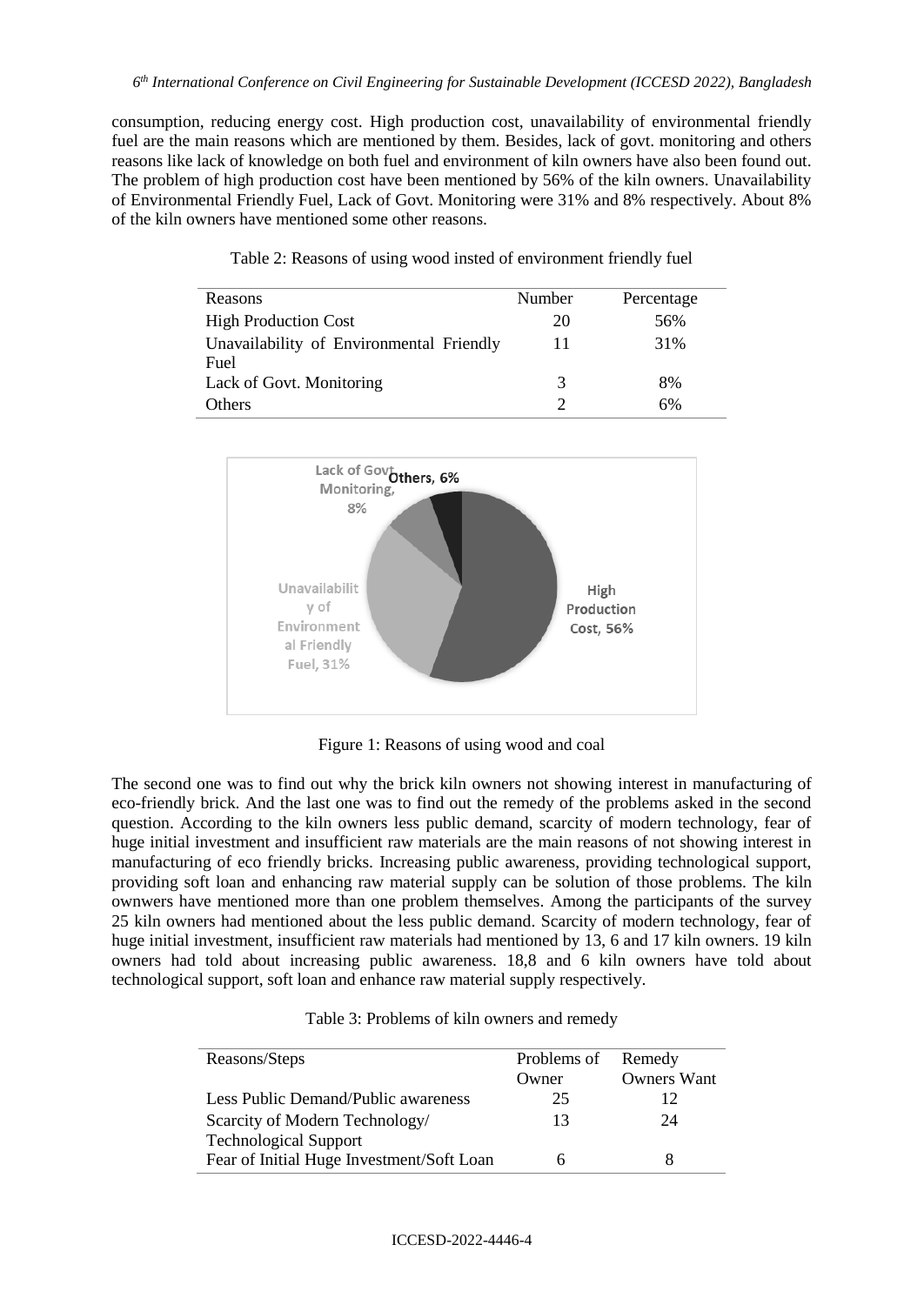

Figure 2: Problems of kiln owners and remedy

# **3.2 Group 2**

A survey was also conducted among the building owners who are one of the largest group of users of brick. They were asked about the eco-friendly brick. About 50% of the users didn't heard about the eco-friendly brick earlier. Among them who had known about the eco-friendly brick, about 95% of the people didn't use eco-friendly brick in their building, only 5% people used eco-friendly bricks in their house. The majority who didn't use eco-friendly brick in their building have mentioned about the problems like unavailability (35%), cost (9%),don't have clear idea about its sustainability of ecofriendly brick (51%) and others (5%).

| Table 4: Reasons of not using eco-frienldy brick |
|--------------------------------------------------|
|--------------------------------------------------|

|                  | Number    | Percentage |
|------------------|-----------|------------|
| Unavailability   | 20        | 35%        |
| <b>High Cost</b> | 5         | 9%         |
| Sustainability   | 29        | 51%        |
| Others           | 3         | 5%         |
|                  | 51%<br>9% |            |

Figure 3: Reasons of not using eco-friendly brick

Though the mentioned problem of kiln owners and buildings owners are less public demand and unavailability which are created a barrier for manufacture of eco friendly brick and use of eco friendly brick among them firstly seem to be contradictory. But, on the other hand both mentioned problem